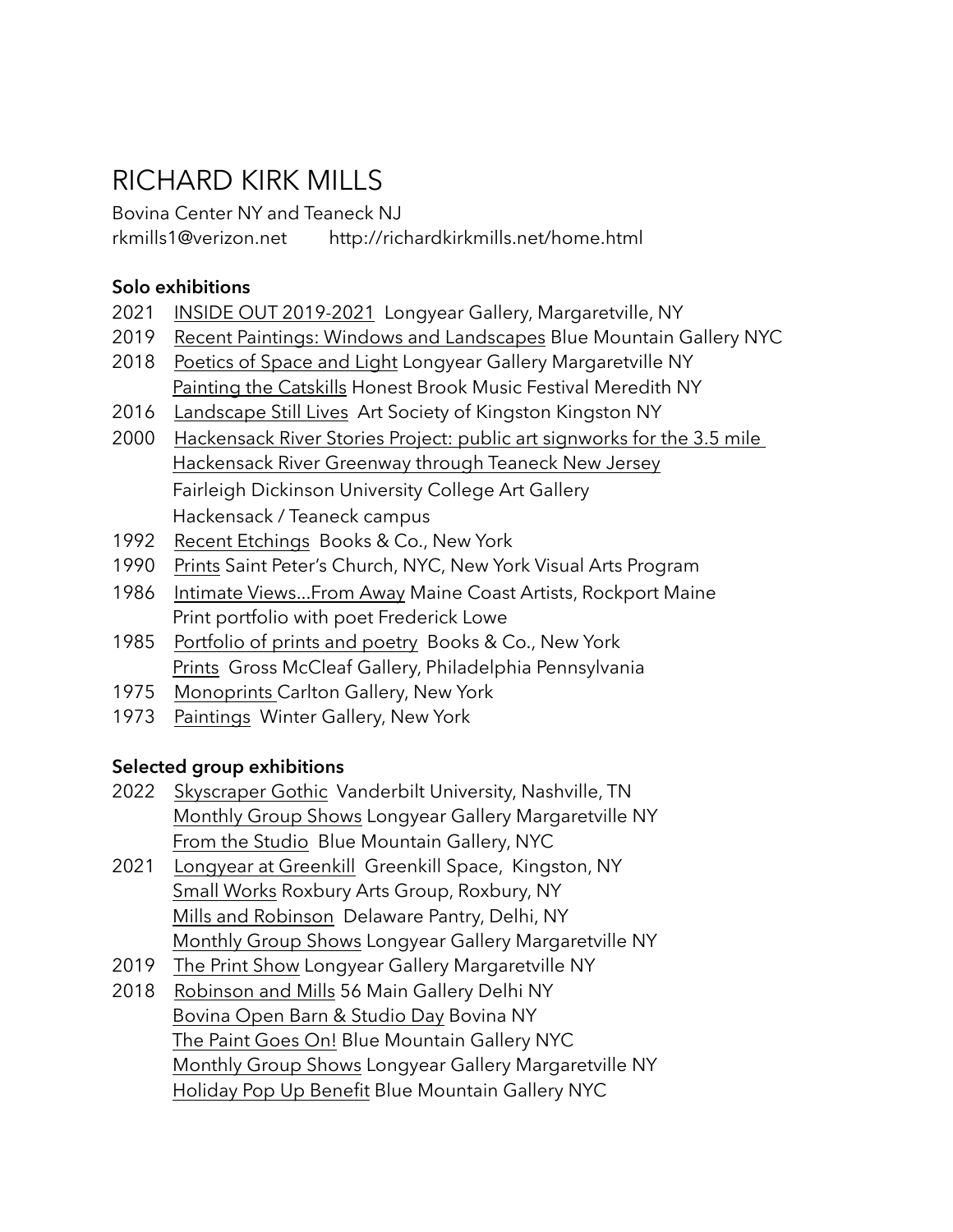- 2017 Summer Show: Blue Mountain Gallery Artists NYC Bovina Open Barn & Studio Day Bovina NY Vision Quest Seven Green Kill Kingston NY August Stagecoach Run Art Festival Treadwell NY July Windows Art Alliance of Monmouth County, Red Bank NJ Plein Air and Beyond Blue Hill Art & Cultural Center, Pearl River NY Thinking Big: Blue Mountain Gallery Artists Westbeth Gallery NYC Schmidtberger Fine Art Invitational, Frenchtown NJ
- 2016 Art Up! pop up curated by Gary Mayer, Andes NY Monmouth Museum 37th Annual Juried Exhibition Lincroft NJ Art Connections 12 Montclair State University George Segal Gallery Longyear Gallery Invitational Margaretville NY Richard K Mills / John Schmidtberger SFA Gallery Frenchtown NJ Itsy Bitsy Bienniale Greenkill, Kingston, NY
- 2015 Regional Juried Exhibition Arts Society of Kingston, Kingston NY Group Exhibit Sixty One Main Gallery Andes NY Ode to Earth Blue Hill Art and Cultural Center Pearl River NY and at NY / NJ Trails Conference Headquarters, Mahwah NJ 29th Annual Juried Exhibition Art Alliance of Monmouth County Red Bank NJ
- 2014 Faculty & Mills Mini Retrospective Steinberg Museum of Art, Brookville NY
- 2014 Members Exhibit Catskill Art Society Livingston Manor NY
- 2010 What Matters Most: Benefit for Ecoartspace. Exit Art NYC
- 2010 Reclaiming Vistas: Post 9/11 Urban Perspectives, Puffin Cultural Forum, Teaneck NJ
- 2007 Called To Action: Environmental Restoration by Artists, Art Sites, Riverhead NY
- 2006 Art in a Box Benefit Cheryl Pelavin Gallery, New York
- 2006 Life in the Meadows/The People and History of Teaneck Creek, Puffin Cultural Forum, Teaneck NJ
- 2005 Public Art Works-in-Progress, NJ State Council on the Arts, Department of State Galleries, Trenton NJ
- 2004 Re-Futuring the Brownfields of Teaneck Creek: Artists Bite Back! Puffin Cultural Forum
- 2001-2 Toxic Landscapes: Artists Examine the Environment traveling to: WASTE Summit/Rachel Carson Institute, Pittsburgh; Biblioteca Nacional de Jose Marti, Havana Cuba, 2002 Long Beach Island Foundation of the Arts and Sciences, 2004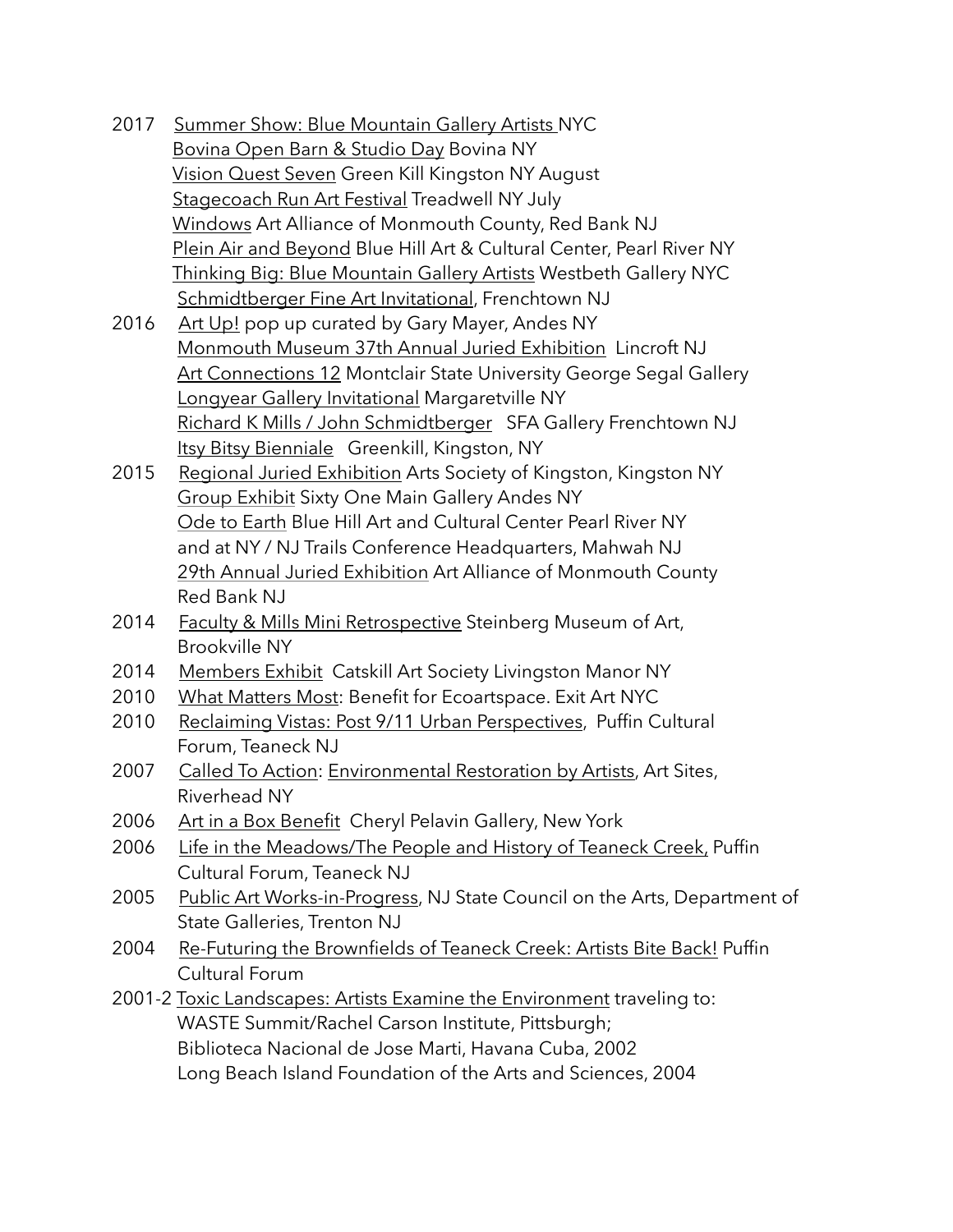2001 Building Against the Sky Michael Ingbar Gallery, New York

- 2000 Terra Infirma / Art, Activism and the Environment Puffin Foundation
- 1997 Today's Printmaker: Artist & Wordsmith Hillwood Art Museum, LIU Brookville NY
- 1995 Portfolio: Portraits in Words and Images Harper Collins, New York. Subsequently traveling to: Borderline Printmakers Workshop Keele University Staffordshire, England and Noorkoping Konst Forum 2, Stockholm, Sweden

Group Monoprint Exhibition Connecticut Graphic Arts Center.

- 1992 Prints and Paintings 1986-92 John Fekner / Rick Mills Hillwood Art Museum, Brookville NY **Benefit Exhibition for Peace Development Fund Forum Gallery, NYC**
- 1990 Landscape Observed and Imagined: A Common Bond Krasdale Foods Art Gallery, Bronx, New York Daniel Hauben, curator
- 1988 On Broadway: Print Portfolio Sylvan Cole Gallery, New York. U.N. International Day of Peace Art Exhibition Pak Sang Gallery, Seoul, Korea.
- 1987 MGC Benefit Print Exhibition Associated American Artists, New York. Printmaking Council of New Jersey Annual. Nabisco Brands Purchase Award

 Works on Paper Trenton City Museum at Ellerslie. Benefit Print Exhibition Manhattan Graphics Center, New York.

1986 77th Annual Paper in Particular Columbia College/Missouri Arts Council.

Benefit Print Exhibition Our Mutual Friend, Brooklyn, New York.

# 1985 Self Portraits to Go Pratt Graphics Center, New York. Prints from Pratt Graphics Center American Cultural Center, Taipei, Taiwan. Back Streets / Back Yards Associated American Artists, New York

 1/10 A Printmakers Point of View Public Image, New York. Annual Printmaking Council of New Jersey, Metro Show City Without Walls, Newark, New Jersey. Best Print Award Prints Ensuite The Katonah Gallery, Katonah, New York.

Faces & Places: Prints from Pratt Images Gallery, Briarcliff, New York.

1984 Annual Printmaking Council of New Jersey, Art Institute of New Jersey, Somerset, NJ Gross McCleaf Gallery, Philadelphia, PA Prints from Pratt Images Gallery, Briarcliff, New York. Prints of New York City Associated American Artists, New York.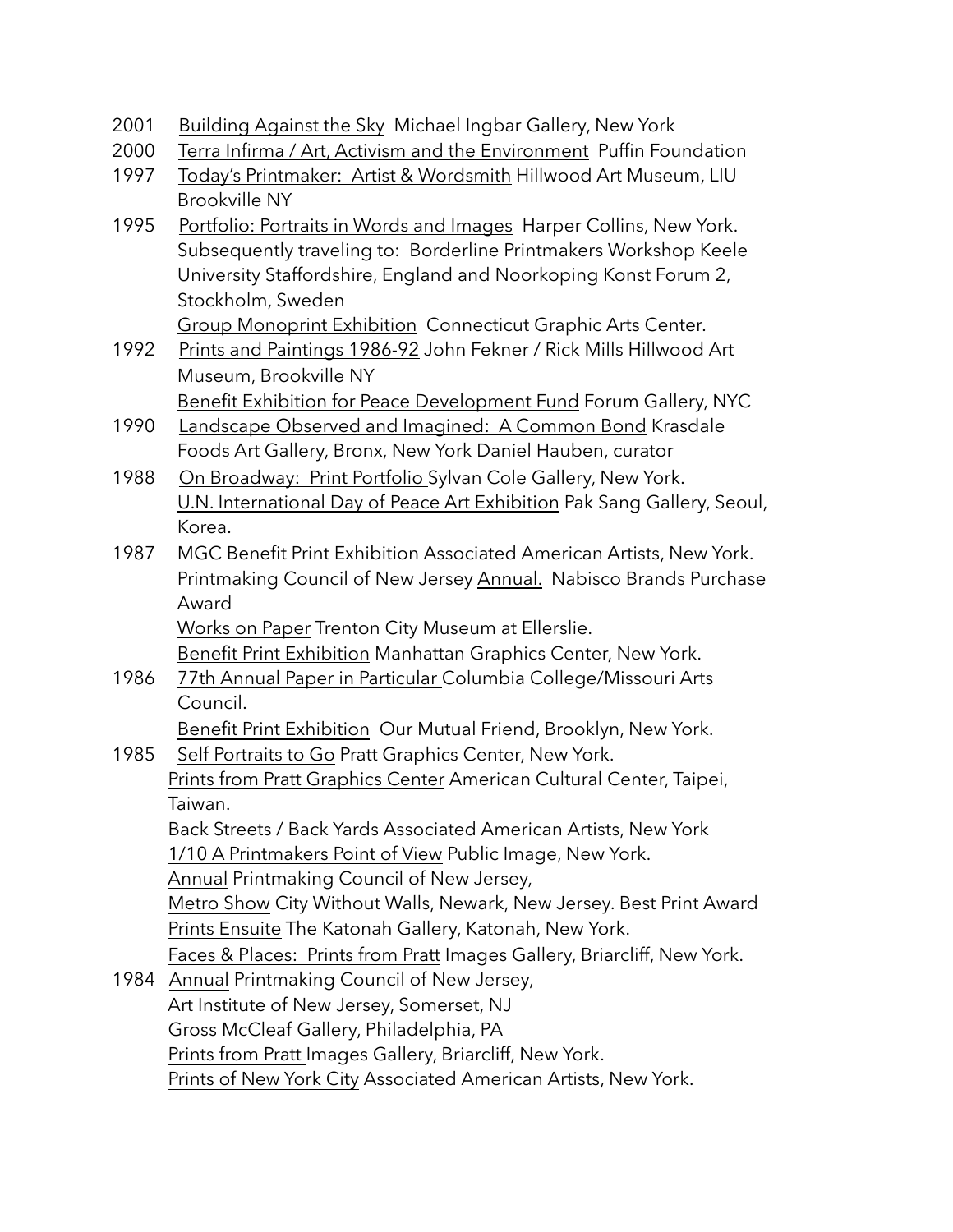- 1983 Prints from Pratt Gallery Center Museum of Contemporary Art, Montevideo, Uraguay.
- 1982 Pratt Graphics in Caracas CANTV Caracas, Venezuela .
- 1979 Annual Pratt Graphics Center, New York. Graphics Selected National Arts Club, New York. New Directions in Printmaking Pratt Traveling Exhibition,
- 1978 Annual American Cultural Center, New York. Annual Pratt Graphics Center, New York.
- 1974 Group Show Carlton Gallery, New York.

## **Place/community public and environmental art**

# 2011-12 **Teaneck Creek Conservancy**, Teaneck, NJ

Fycke Lane entrance, a 350' long boundary and entrance placemaking feature. Realized Phase III including placement of 8 interpretive signworks, recycled concrete stone wall, zinc plaques with art and poetry by students from LIUpost and local middle school. Funding and grant support have been provided through Bergen County Parks, NJ Green Acres, Puffin Foundation, Jentel Foundation, the Geraldine R. Dodge Foundation, C. W. Post Research Grant Committee, and the NJ State Council on the Arts.

# 2010 **Teaneck Creek Conservancy**, Teaneck, NJ

Realized Phase II plans for the Fycke Lane entrance, a 350' long boundary and entrance placemaking feature. Phase I (2008) included recycled concrete pillars and robust fencing providing the armature for Phase II. Phase II saw local school papermaking workshop with artist Jane Ingram Allen, including weaving of vines through armature creating the metaphoric native American "fycke" or animal trap. Phase III scheduled for 2011 includes placement of 8 interpretive signworks, recycled concrete stone wall and a Lenape totem cross walk connecting the park with the local middle school. Funding as above.

# 2009 **Teaneck Creek Conservancy**, Teaneck, NJ

Team member of a three artist group working with area middle school to research local cultural and environmental history, create images and paint sculptural mural on five concrete sewer pipes – debris left behind during the construction of I-80-95. Part of the rehabilitation of this 46-acre brownfields to greenfield site in the northern NJ meadows. Funding by NJ State Council on the Arts and the Puffin Foundation, other private firms.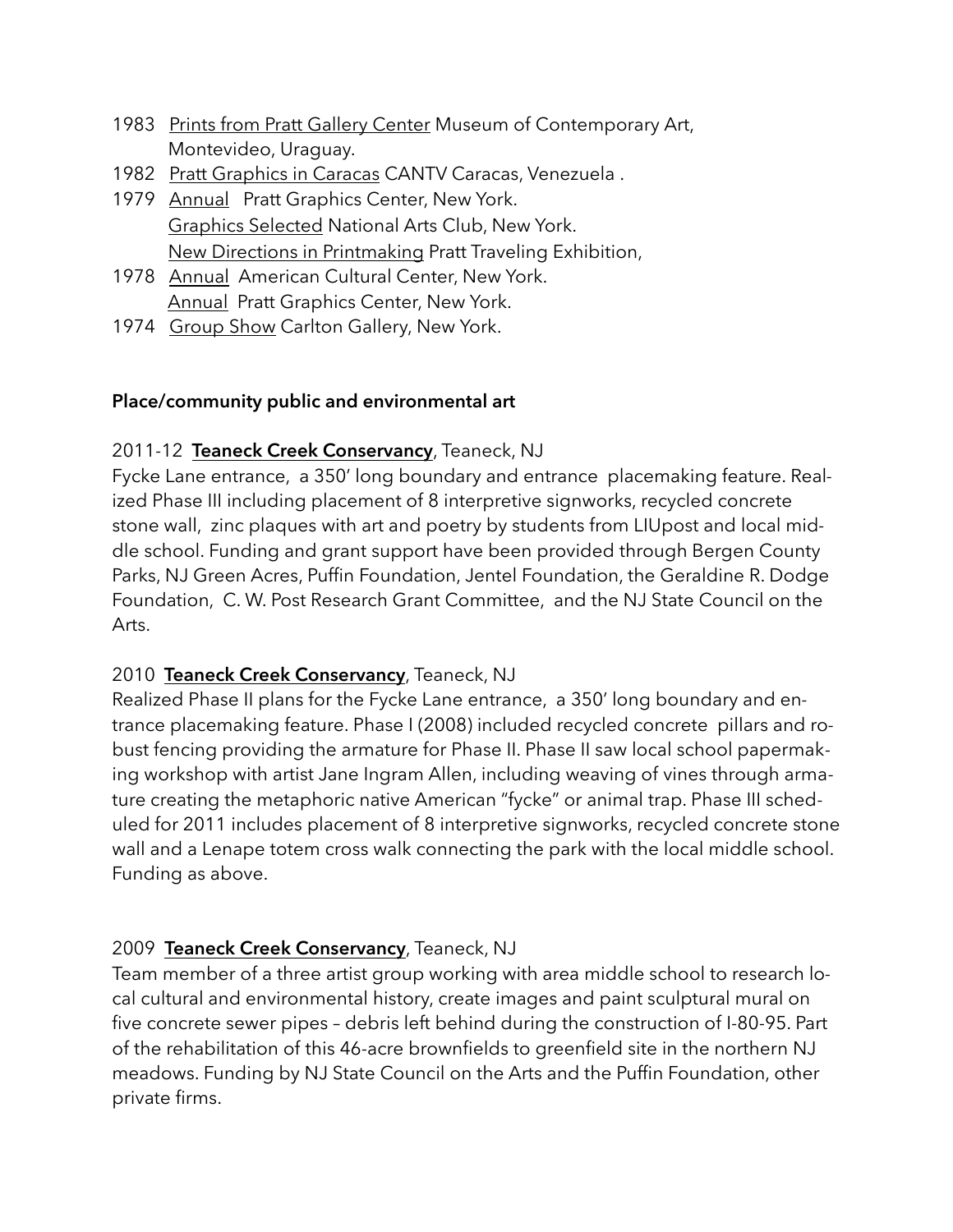# 2007 **Greystone Park Pictorial History**, Morris Plains, NJ

Four murals in porcelain enamel on steel for the lobby of the new Greystone Park Psychiatric Hospital. Commissioned under the Public Buildings Arts Inclusion Act of 1978. A Project of New Jersey Economic Development Authority, New Jersey Department of Human Services, and the New Jersey State Council on the Arts.

# 2005-06 **Bass River State Forest Stories**, Little Egg Harbor, NJ

23' long narrative sculptural and interpretive feature for new park administrative office. Narrative graphics reveal the 100 - year history of changing land use in New Jersey's oldest state park, based on interviews and research of local community. The project is made possible by the Public Building Arts Inclusion Act of 1978. The Arts Inclusion program is administered by the New Jersey State Council on the Arts.

2005-06 **Walking Trees / Talking Trees**, Dix Hills Park, Huntington, NY and Teaneck Creek Conservancy, Teaneck, NJ. A temporary installation as part of the Town of Huntington Public Art Initiative. 45 etched zinc plates celebrating the active nature of 45 of these park's trees. Set in an active recreation park, these plaques remind viewers of the important functions of trees in our landscape. Action verbs, drawings and descriptions and stories will illuminate the message. With students from Hawthorne Elementary school, Northport, NY H.S. and students of the C. W. Post / LIU's Printmaking Workshop.

2005 **Buzzoni Farmstead /An Heirloom Landscape**, Closter, NJ. Commissioned by the Closter, NJ Environmental Commisssion, a narrative signwork reveals the site history and changing land use patterns of the area.

2003 - 2009 **Broad Street Station Stories** at the Broad Street, Newark, NJ train station. A series of 19 porcelain enamel signworks of collaged artifacts, images and text that seek to connect the transportation public to local history and the surrounding communities. The Broad Street Station project was made possible by the Public Building Arts Inclusion Act of 1978. The Arts Inclusion program is administered by the New Jersey State Council on the Arts. Funding is by NJ Transit.

2001 - 2006 **Teaneck Creek Conservancy** Teaneck, NJ. Artist-in-residence at the Teaneck Creek Conservancy, Inc. and team member with landscape architect Blair Hines & Associates and Rutgers University wetlands scientist Dr. Beth Ravit and others in a brownfield to greenfield restoration of a 46 acre wetlands in the Hackensack Meadowlands. Place responsive eco-art, trails, wetlands restoration and outdoor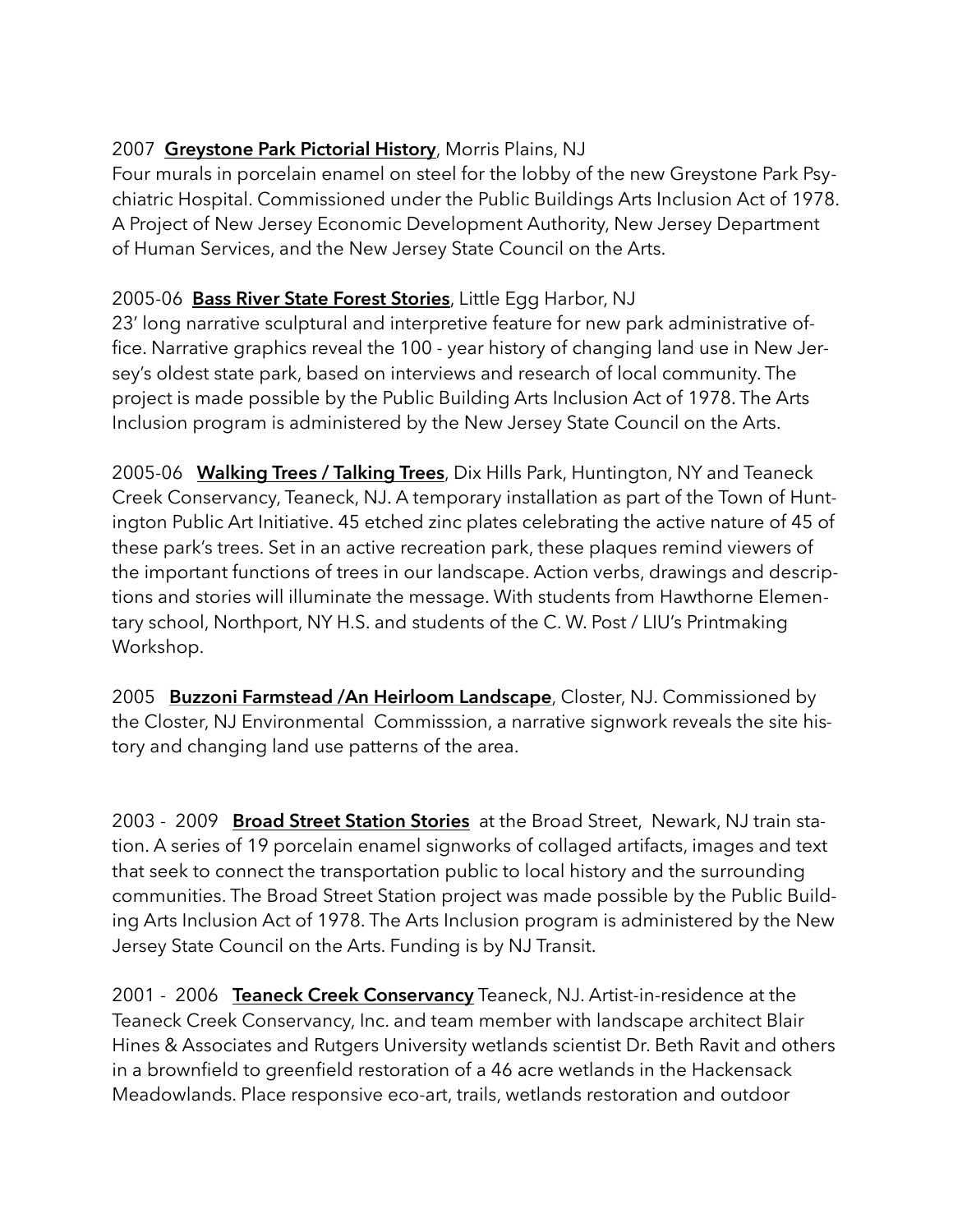classrooms are components of collaboration with the community, Township of Teaneck and Bergen Co. Dept. of Parks on this former landfill site. Responsibilities included interpretive graphical placemaking; research and archiving of historic local maps, photos, images and text; liason between artists and place narratives. www.teaneckcreek.org

1998 - 2006 **Hackensack River Stories Project**, Teaneck and Secaucus, NJ A site specific public art project of life lived on, in and along the Hackensack River. Sixteen digitally imaged and printed signworks placed along the 3.5 mile Hackensack River Greenway through Teaneck that evoke narratives of cultural history, ecological loss and restoration and memory associated with this important and recovering river landscape. Research of visual artifacts and text was conducted in local historical societies, libraries, document collections and through oral history. 2001: 7 additional signworks for Secaucus, NJ wetlands mitigation site commissioned by the New Jersey Meadowlands Commission.

1996 **X Community Garden**. Armory Street Redevelopment Project / City of Englewood, New Jersey. With community residents and volunteers, designed, constructed and planted a garden consisting of paths forming the letter X, a house shape and planting beds containing native ornamental shrubs, perennials and grasses. The building lot had been the site of a chop shop which was condemned and torn down leaving only contaminated soil.

## **Commissions, competitions**

2007 **Greystone Park Pictorial History**, Morris Plains, NJ New Jersey Economic Development Authority, New Jersey Department of Human Services, and the New Jersey State Council on the Arts. Four murals in porcelain enamel on steel for the lobby of the new Greystone Park Psychiatric Hospital. Commissioned under the Public Buildings Arts Inclusion Act of 1978. 2005 Huntington NY Public Art Initiative. Temporary installation of **Walking Trees/Talking Trees.** Huntington, NY. 2005 Closter, NJ Environmental Commission. **Buzzoni Farmstead/ An Heirloom Landscape**. Closter NJ 2005 NJ Dept. of Treasury, Div. of Property Management and Construction/ NJ State Council on the Arts: **Bass River State Forest Stories.** Little Egg Harbor, NJ. 2003 New Jersey Transit/NJ State Council on the Arts **Newark Broad Street Station** Transportation Enhancements and Accessibility Project. Newark, NJ.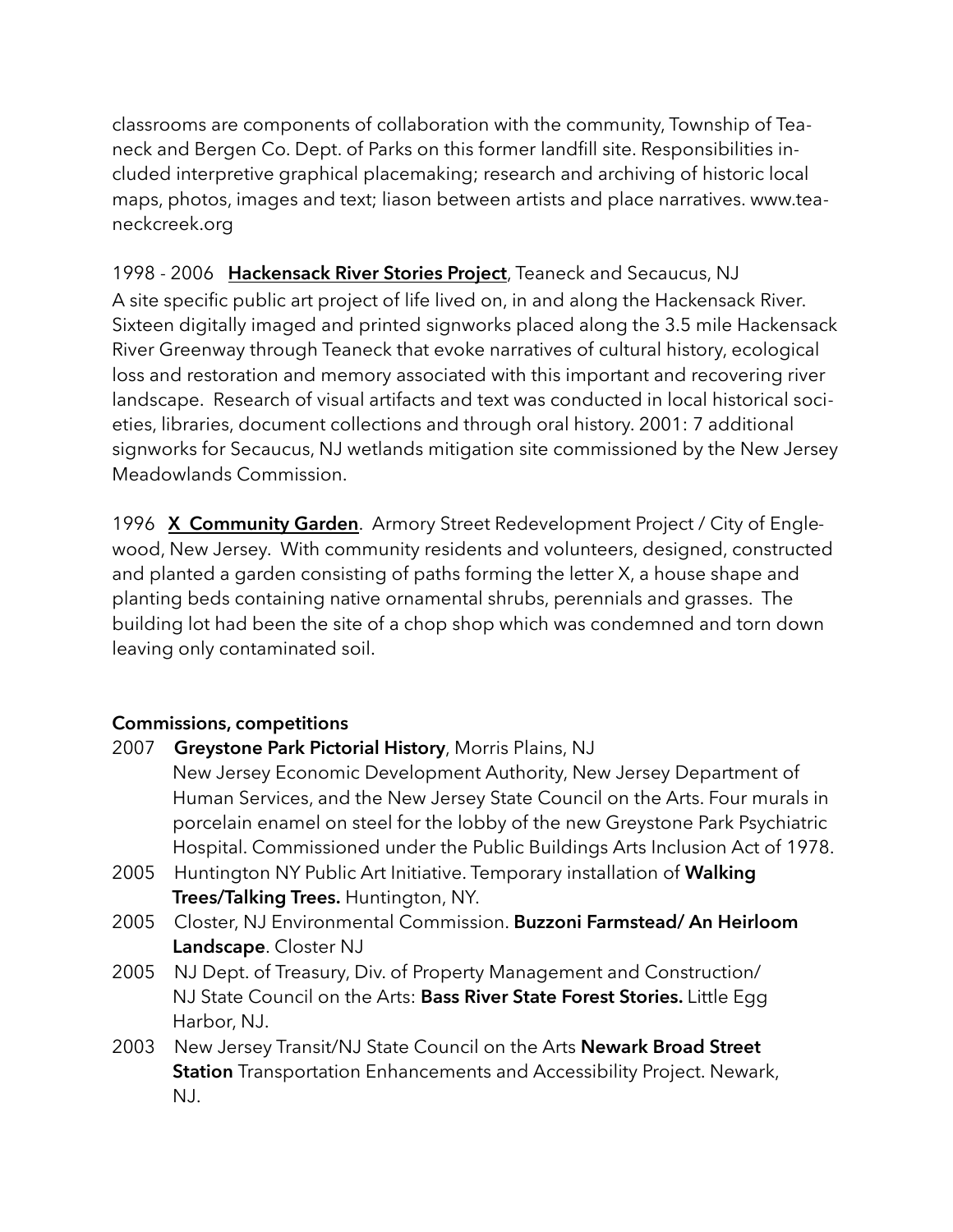- 2001 New Jersey Meadowlands Commission. **Hackensack River Stories.** Seven signworks for Mill Creek Point , Secaucus, NJ
- 1990 Orion Editions, New York. **GWB I, GWB II**, 2 screenprints, hand colored in 4 states, 10 impressions per state.
- 1989 Orion Editions, New York. **Dark City I, Dark City II, Dark City III,** 3 screenprints with hand coloring, each in an edition of 75 with 10 variants.
- 1988 Orion Editions, New York. **Celadon I, Celadon II,** 2 screenprints, each in an edition of 75 with 10 variants.
- 1986 Health Foundation of Greater Stamford, **Portrait of the Stamford Hospital**, lim ited edition screenprint.
- 1985 International Graphics Arts Foundation, Stamford, CT, screenprint **Madison Fragment** for the Portfolio A Sense of Place, edition of 100.
- 1980 Pratt Graphics Center, New York, **Third Avenue**, screenprint, ed. of 70.
- 1979 Orion Editions, New York, **Fifth Avenue**, screenprint, edition of 50.

## **Bibliography**

| 2008 A Great Conveniency: A Maritime History of the Hackensack River and |  |
|--------------------------------------------------------------------------|--|
| Newark Bay, Kevin K. Olsen, American History Imprints, 2008, pg 204      |  |

- 2007 Stories of Transportation & Change : NJ Transit's Newark Broad Street Station A project of NJ Transit, New Jersey State Historic Preservation Office, New Jersey State Council on the Arts, Richard Kirk Mills, artist.
- 2007 Called To Action: Environmental Restoration by Artists, Art Sites, Pub. Riverhead, NY
- 2007 The Art of Placemaking: Creating Public Art, Urban Design and Interpretation that Tells You Where You Are, Townscape Institute, Ronald Lee Fleming
- 2006 Web Portfolio Design and Applications, John DiMarco, Idea Group Pub.
- 2002 Landscape Works with a Down-to-earth Bent Jim Beckerman, The Record, Jan. 6,
- 2001 Artist Draws on River Restoration Steve Kelman, The Suburbanite, Feb. 21
- 2001 Printmaking For Beginners, Jane Stobart, A&C Black Ltd, London
- 2000 Good News UPN Channel 9, Secaucus, , Interview, Dec. 1
- 2000 Take 10 P. Ajuah Baity–Jones , Time Warner Channel 10 News NJ, October 11
- 2000 With His Art, One Can Find A River's History On A Sign Margo Nash, The New York Times, September 10
- 2000 An Artist Adopts the River Ana Alaya, The Star Ledger, Sept 20,
- 2000 A Riverfront Retrospective Don Stancavish, The Record, May 17,
- 2000 Richard Mills Interview Sherri Hendsley, NEWS 12 New Jersey,, May 5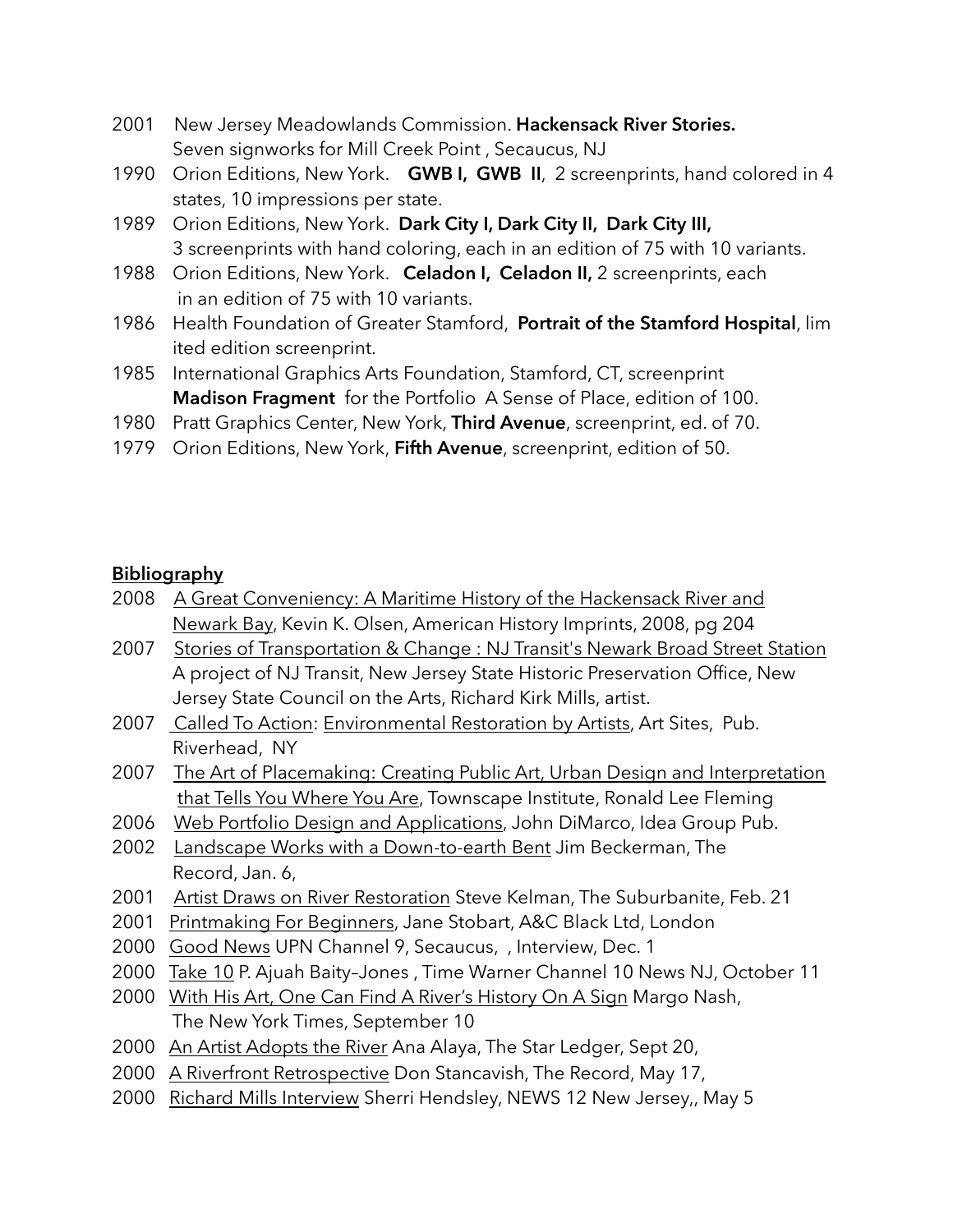- 1990 Painter Organizes a Landscape Show Vivien Raynor, The New York Times, Sunday, April 8
- 1985 Victoria Donohoe, The Philadelphia Inquirer, Friday, July 12.
- 1979 Al Bono, Indiana Penn, November 14.
- 1977 The Monotypes of Joe Solman, DaCapo Press, New York.

#### **Collections**

Jundt Art Museum, Gonzaga University American Museum, Bath, England American Savings Bank British Airways Haifa Museum of Modern Art, Israel Readers Digest New York Hospital Bank Leumi Salomon Brothers, Inc. Home Federal Savings Bank Guggenheimer, Utenmeyer IBM Mellon Bank, Pittsburgh The College Board Sen. Frank Lautenberg South East Bank Nabisco Brands

## **Teaching, employment**

2000-2014 Long Island University Post, Professor 1993-99 Long Island University Post, Associate Professor 1987-93 Long Island University Post, Assistant Professor 1986-87 Long Island University Post, Adjunct Professor 1986-87 President, Manhattan Graphics Center, New York Involved in founding MGC, a not for profit international printmaking facility that provides seminars, courses and workshop space for artists. 1980-86 Pratt Graphics Center, New York, Instructor 1984 National Academy School of Fine Arts, New York, Instructor 1982, 83 Art Expo, New York, Printmaking Demonstrator 1982-90 Master Printer. Freelance printmaking collaborations with Joe Solman, Bernhardt Crystal, Kyohei Inukai, Allain Arias-Misson, Andrew Stasik, Jan Sawka, Lawrence Cherney and others.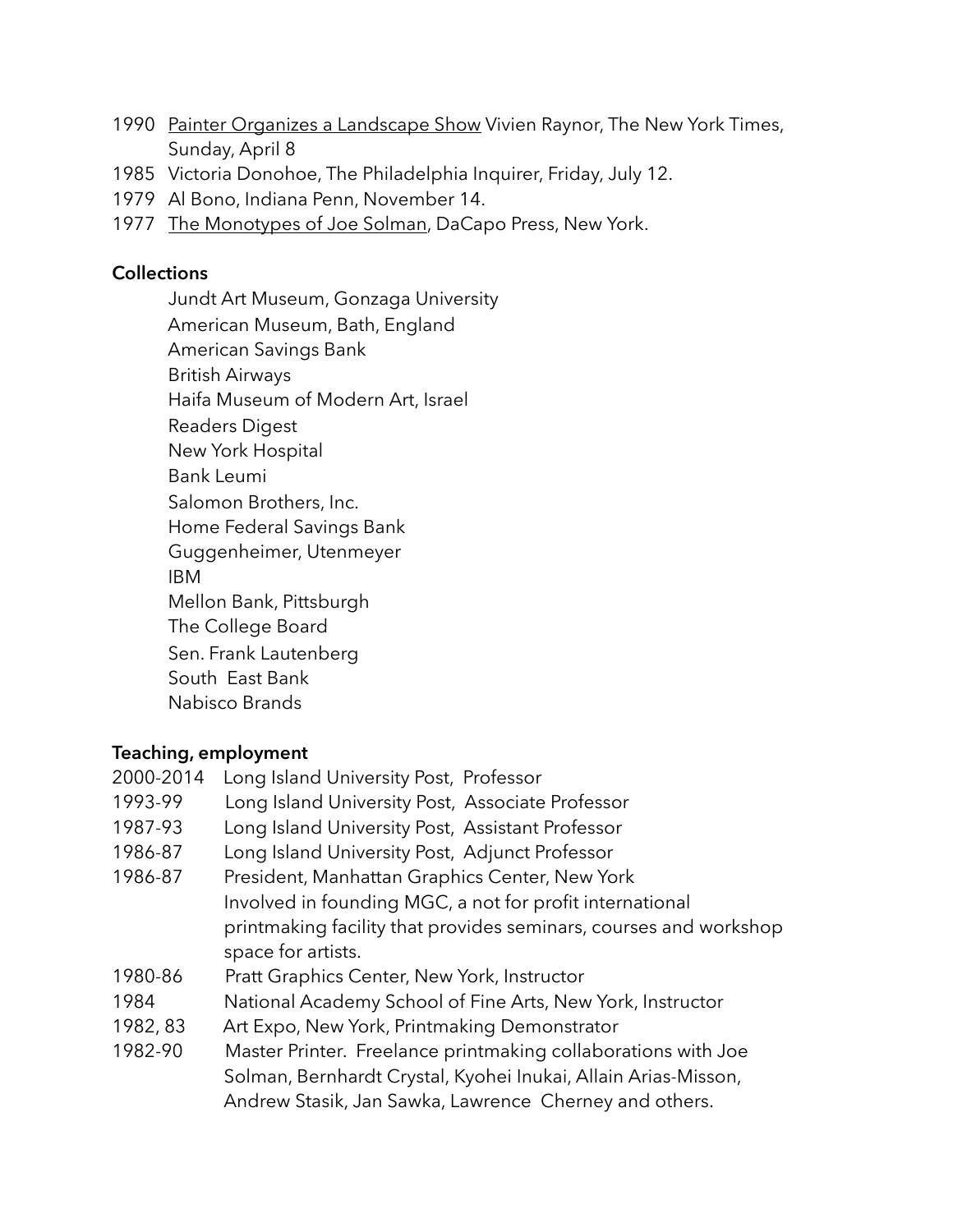1979-1982 Master Printer at Rose Hill Editions with John Campione: editions for Herb Aach, Walter Darby Bannard, Robert Goodnough, Hans Haacke, Sol Lewitt, Robert Mangold, Lowell Nesbitt, Budd Hopkins, Dennis Oppenheim and others.

#### **Juror, panels, lectures**

| 2021  | Interview with Teaneck Creek Conservancy: Meet the Eco Artist Series |
|-------|----------------------------------------------------------------------|
|       | Facebook, YouTube                                                    |
| 2007  | Called To Action: Environmental Restoration by Artists, Art Sites,   |
|       | Riverhead, NY. Panelist                                              |
| 2004  | Teaneck Creek Conservancy Art Program, Artists Talk on Art panel     |
|       | series, School of Visual Arts, NYC                                   |
| 2004  | Community/Performance Art Culture Nature International               |
|       | Conference, Bryant College, Rhode Island                             |
| 2003  | Into the Woods / Environmental Art_Artists Talk On Art, Phoenix      |
|       | Gallery panel series, New York                                       |
| 2003  | Just What Is Public Art? Puffin Cultural Forum lecture               |
| 2002. | Slide talk for Cuban Press Conference,                               |
|       | Biblioteca Nacional de Jose Marti, Havana, Cuba                      |
| 2001  | Poetics and Politics: An Advocacy Strategy from Interpretive         |
|       | Plaque to Theatrical Pulpit panelist. National Trust for Historic    |
|       | Preservation Conference. With the Townscape Institute.               |
|       | Providence, RI                                                       |
| 2001  | Chelsea Center juror, L.I. Partnership / Cultural Dev., Muttontown,  |
|       | <b>NY</b>                                                            |
| 2001  | Public Art in an Environmental Context presenter, 3rd International  |
|       | Conference of Art Culture Nature, Northern Arizona Univ.,            |
|       | Flagstaff. Lucy Lippard, kenote speaker.                             |
| 2001  | Telling a River's Story through Art Along the Greenway Bloomfield    |
|       | College, NJ, Bloomfield Third Riverbank Association symposium        |
| 2001  | Hackensack River Stories: Public Art for a Greenway Sierra Club,     |
|       | No. NJ                                                               |
| 2000  | The Waterfront Center's 18th annual conference: Urban                |
|       | Waterfronts 18 / The Dynamic Waterfront-Putting People First.        |
|       | Panel: Art: A Potent Tool for Understanding Waterfront Culture       |
|       | October 27, Oakland, CA                                              |
| 2000  | Malling of The Meadowlands Puffin Cultural Forum Panel               |
|       | Discussion                                                           |
| 2000  | Con Art: Art of the Incarcerated at Rahway State Prison              |
|       | Gallery 1708, Richmond, VA, curator w/ Jimmy Sadoski                 |
|       |                                                                      |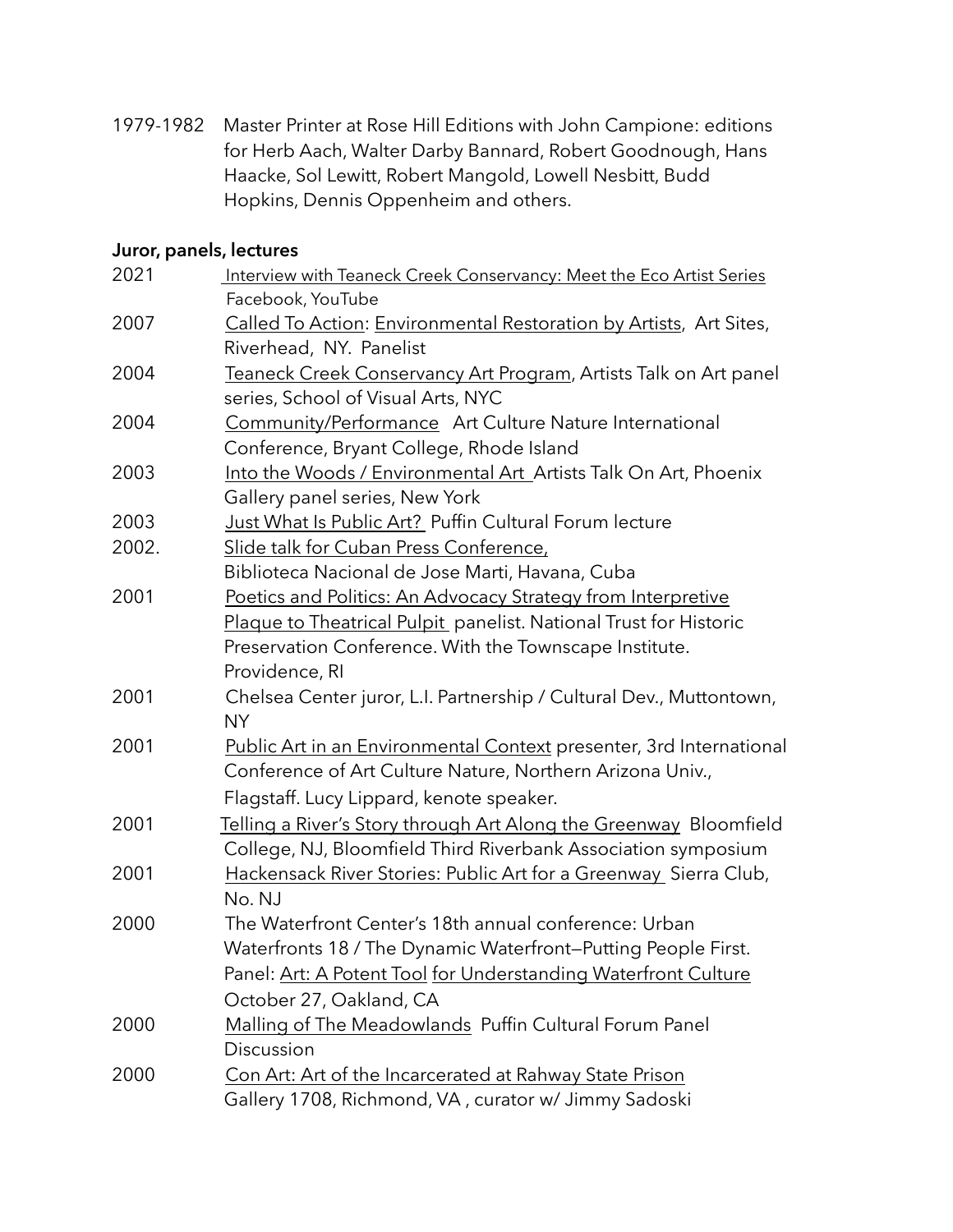- 2000, 1999 Hackensack River Symposium, Fairleigh Dickinson University Public Art in Context: Proposal For The Hackensack River Greenway
- 1990 Audubon Artists, National Arts Club. 48th Annual, graphics juror
- 1987 International Graphics Arts Foundation, Mini Print Biennial juror
- 1986 Audubon Artists, National Arts Club. 44th Annual, graphics juror

#### **Education**

M.F.A., The City College of New York, CUNY B.A., The City College of New York, CUNY

#### **Community service**

 New Jersey Meadowlands Commission Arts Advisory Board Teaneck, New Jersey Planning Board(2003) Township of Teaneck Advisory Board on Parks, Playgrounds & Recreation Hackensack River Greenway Advisory Board 1998-2000 Teaneck Environmental Commission 1998-2003

## **Grants, awards and residencies**

| 2008 | Award for Excellence, Teaneck Creek Conservancy, First Annual<br>awards dinner                                                                                            |
|------|---------------------------------------------------------------------------------------------------------------------------------------------------------------------------|
| 2007 | Ucross Artist Resident, Clearmont, Wyoming                                                                                                                                |
| 2006 | Jentel Artist Residency, Banner, Wyoming                                                                                                                                  |
| 2005 | USEPA Environmental Education grant for eco-art project with local<br>northern NJ middle schools                                                                          |
| 2004 | Virginia Center for the Creative Arts Residency (Geraldine R. Dodge<br>fellowship)                                                                                        |
| 2004 | Jentel Artist Residency, Banner, Wyoming                                                                                                                                  |
| 2004 | Special Project Grant from Bergen County and the New Jersey State<br>Council on the Arts, Department of State, a Partner Agency of the<br>National Endowment for the Arts |
| 2004 | Research Grant, C.W. Post / Long Island University                                                                                                                        |
| 2002 | Education Commendation Award,                                                                                                                                             |
|      | Bergen Co. Historic Preservation Advisory Board                                                                                                                           |
| 2001 | Research Monetary and Research Released Time grant,<br>C.W. Post / L. I. University                                                                                       |